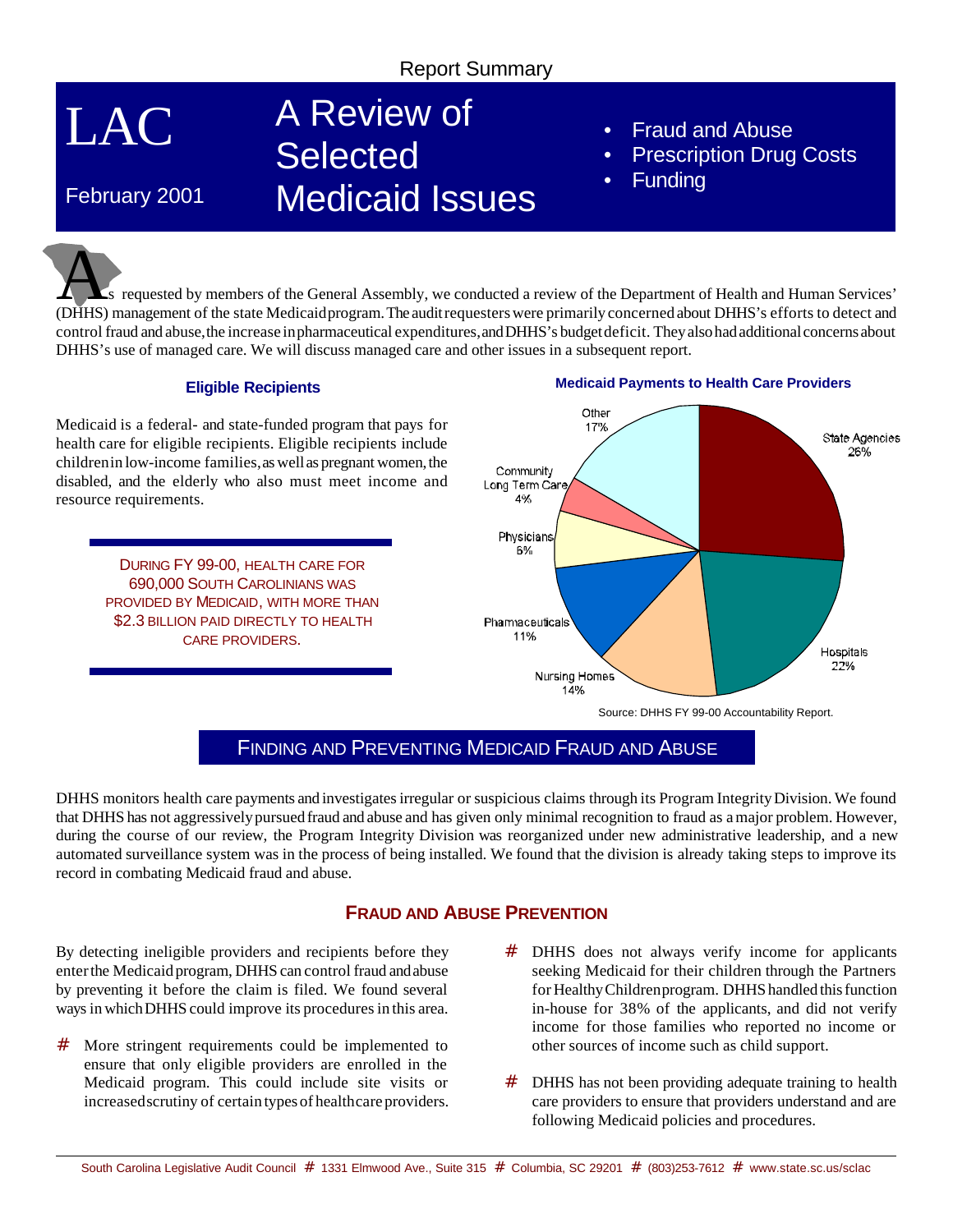### **DETECTION OF FRAUD AND ABUSE**

#### **Program Integrity**

The Program Integrity Division conducts several different kinds of reviews as well as fraud investigations in order to detect overpayments, fraud, and/or abuse of Medicaid funds. We reviewed Program Integrity's operations from FY 95-96 through FY 99-00, and noted several areas where the division could improve its efforts to detect and follow up on fraud and abuse.

- # Internal reviews do not generate many fraud investigations. During the five-year period, only five cases were referred to DHHS fraud investigators as a result of reviewing medical service claims.
- # DHHS lacks performance measures and a case tracking system that would enable it to assess the effectiveness of its fraud and abuse investigations. The division pursued a total of 273 cases of potential fraud but did not have summary statistics on the outcome for each case, such as how many investigations resulted in:

Criminal or civil charges; Recoupment of payments; Suspension of the provider; or Referral to other law enforcement agencies.

# DHHS is supposed to refer suspicious cases to the Medicaid Fraud Control Unit (MFCU), which is part of the Attorney General's office. However, since 1995, MFCU has received only 44 cases from DHHS. MFCU is charged by law to investigate and prosecute cases of Medicaid fraud.

#### NORTH CAROLINA HAD \$9.3 MILLION IN FRAUD AND ABUSE COLLECTIONS FOR FFY 98-99 — MORE THAN THE OTHER SOUTHEASTERN STATES. HOWEVER, N.C. HAD TOTAL MEDICAID EXPENDITURES OF \$5 BILLION AND 60 STAFF IN ITS PROGRAM INTEGRITY DIVISION.

#### **Timely Completion and Documentation of Fraud Investigations**

In a sample of 50 fraud case files, we found that half were resolved within one year's time, and over 75% were resolved within two years. Eight cases were eventually closed because the evidence was too old. Investigative outcomes were often inconclusive, with no clear determination as to whether overbillings by providers involved fraudulent intent or were simply a misunderstanding of Medicaid procedures.

#### **RESULTS OF FRAUD INVESTIGATIONS FOR SAMPLE OF 50 CASES**

| <b>Recipients</b><br>(24 Cases) | <b>Providers</b><br>(26 Cases) | <b>Outcome of Investigation</b>        |
|---------------------------------|--------------------------------|----------------------------------------|
| 14                              | 10                             | Fraud and/or Abuse Substantiated       |
| 3                               | 8                              | Case Referred to MFCU or Other Agency  |
| 9                               | 2                              | Arrest and/or Prosecution              |
| 8                               | 6                              | Repayment of Funds Requested           |
| 3                               | 3                              | <b>Full Repayment Documented</b>       |
| 4                               | 4                              | Case Closed — Evidence Too Old         |
| 6                               | 9                              | No Action – No Medicaid Fraud Verified |
| N/A                             | 1                              | Outcome Not Clear from Files           |

#### **Collections Due to Fraud and Abuse**

For FFY 98-99, DHHS reported \$2,064,460 in collections, including overpayments, identified through fraud and abuse detection efforts. However, this amounted to only 0.08% of payments to Medicaid providers in South Carolina. Recoupment of overpayments was not consistently pursued, and it was not always clear from the division files why recoupment had not been successful.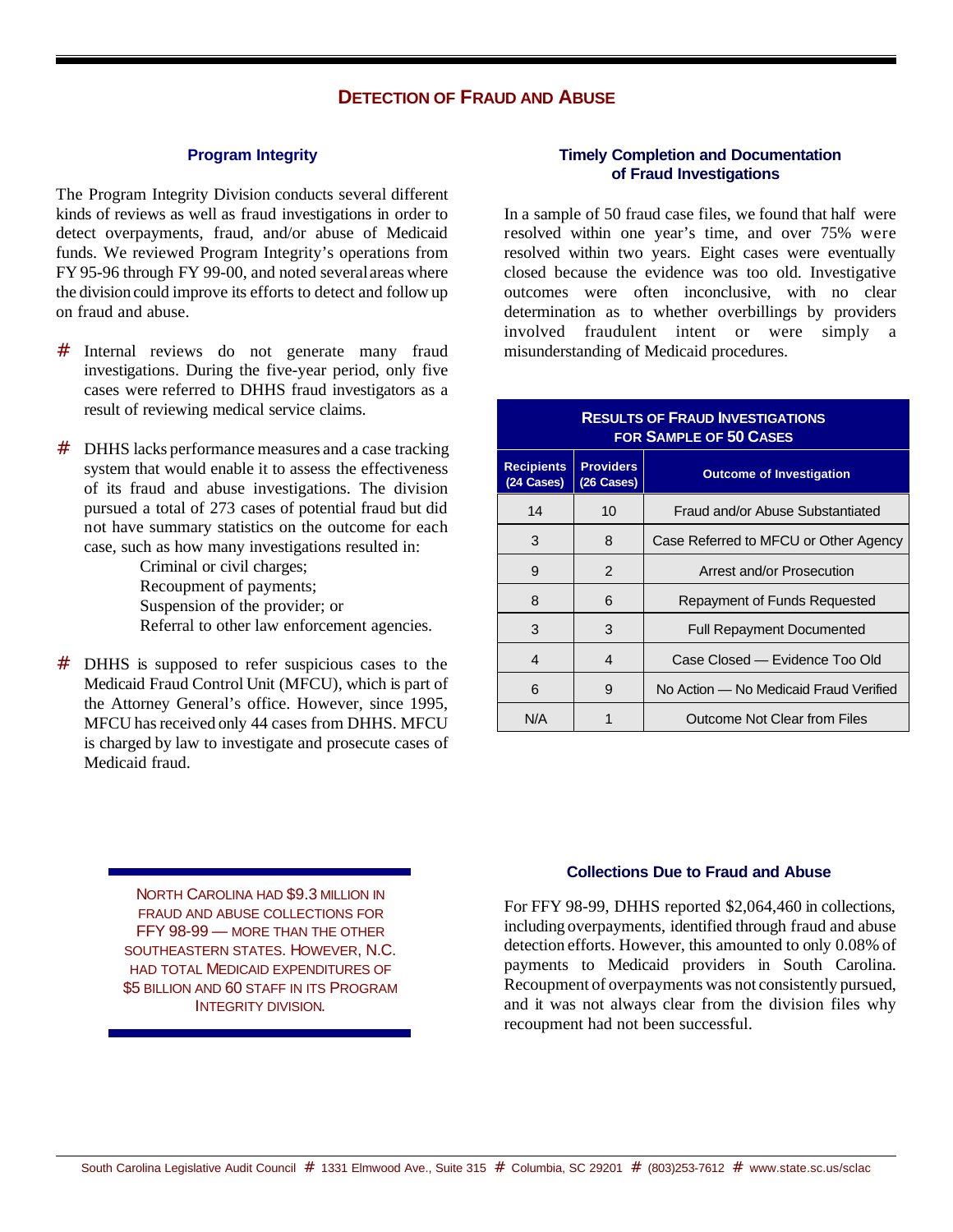## PRESCRIPTION DRUG PROGRAM

#### **INCREASED EXPENDITURES**

The South Carolina Medicaid program covers outpatient prescription drugs for recipients, allowing four prescriptions per month for adults and unlimited prescriptions for children under age 21.

- # Net Medicaid expenditures for prescription drugs in South Carolina have more than doubled in the last five years — from \$123 million to \$260 million.
- # Overall, between FFY 94-95 and FFY 97-98, the average annual increase in prescription drug expenditures for the southeastern region was 14%, while South Carolina's was 22%.
- # South Carolina has one of the most conservative Medicaid prescription drug programs. The dispensing fee paid to pharmacists and the limit placed on the number of prescriptions are the lowest of eight southeastern states.



Source: DHHS Bureau of Information Systems.

#### **PRESCRIPTION DRUG COST CONTAINMENT**

DHHS has not developed drug use criteria and policies that could help limit increases in prescription drug costs. Such policies should require increased use of generic drugs, prior authorization for more brand name drugs, and therapeutic protocols for targeted drugs. DHHS could use the new automated point-of-sale, prospective drug utilization review (proDUR) system to implement more cost saving measures. DHHS should also create an ad hoc committee of physicians, pharmacists, and members of the academic community to help develop such policies and make recommendations for other ways to contain prescription drug costs.

- # A small number of drugs dominate Medicaid drug expenditures in South Carolina. The top 50 drugs prescribed in FY 99-00 accounted for 32% of the total drug payments. One example is the anti-ulcer drug, Prilosec. In FY 96-97, \$5 million was spent on two types of Prilosec capsules, and in FY 99-00, that cost skyrocketed to \$12 million.
- # We found that DHHS has successfully implemented a prescription drug rebate program, and has collected \$312 million since the program began in FY 92-93.
- # While adult Medicaid recipients are allowed only four prescriptions per month, they can obtain a 100-day supply for each prescription. This, in effect, could allow recipients up to 12 prescriptions per month, which impacts DHHS cash flow and could result in wasted medication.
- # When DHHS increased the number of Medicaid prescriptions for adults from three to four per month, it neglected to amend the State Medicaid Plan. The state could have to pay back federal funds up to \$3,528,390. As of January 2001, this issue was undecided by the federal government.

ONLY A FEW SPECIFIC DRUGS AND PRESCRIBING PATTERNS HAVE TO BE FLAGGED TO YIELD SAVINGS OF 2% TO 6% OF TOTAL DRUG SPENDING. SIX PERCENT OF \$260 MILLION IS \$15.6 MILLION IN FEDERAL AND STATE MONEY SAVED.